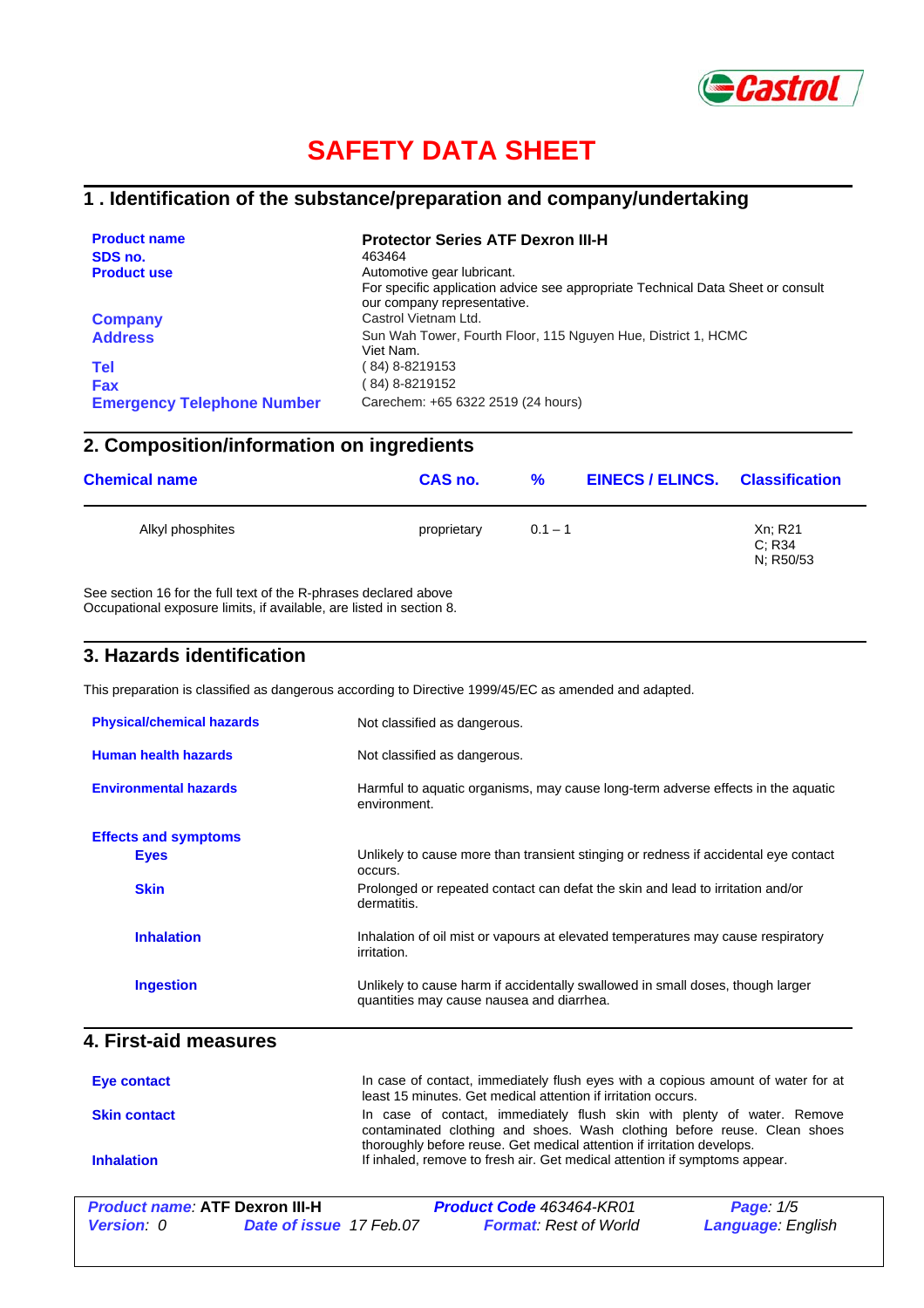**Ingestion Do NOT** induce vomiting unless directed to do so by medical personnel. Never give anything by mouth to an unconscious person. If large quantities of this material are swallowed, call a physician immediately.

#### **5. Fire-fighting measures**

| <b>Extinguishing media</b><br><b>Suitable</b>           | Use foam or all-purpose dry chemicals to extinguish. This material is harmful to<br>aquatic organisms. Fire water contaminated with this material must be contained<br>and prevented from being discharged to any waterway, sewer or drain. |
|---------------------------------------------------------|---------------------------------------------------------------------------------------------------------------------------------------------------------------------------------------------------------------------------------------------|
| Not suitable<br><b>Hazardous decomposition products</b> | Do not use water jet.<br>These products are<br>carbon oxides                                                                                                                                                                                |
| Unusual fire/explosion hazards                          | This material is not explosive as defined by established regulatory criteria.                                                                                                                                                               |
| <b>Special fire-fighting procedures</b>                 | None identified.                                                                                                                                                                                                                            |
| <b>Protection of fire-fighters</b>                      | Fire-fighters should wear self-contained positive pressure breathing apparatus<br>(SCBA) and full turnout gear.                                                                                                                             |

#### **6. Accidental release measures**

| <b>Personal precautions</b>                               | Immediately contact emergency personnel. Keep unnecessary personnel away.<br>Use suitable protective equipment (See Section: "Exposure controls/personal<br>protection"). Follow all fire fighting procedures (See Section: "Fire-fighting<br>measures").                                                                                                                                                                                                                                                                                                                                |
|-----------------------------------------------------------|------------------------------------------------------------------------------------------------------------------------------------------------------------------------------------------------------------------------------------------------------------------------------------------------------------------------------------------------------------------------------------------------------------------------------------------------------------------------------------------------------------------------------------------------------------------------------------------|
| <b>Environmental precautions and clean-</b><br>up methods | If emergency personnel are unavailable, contain spilled material. For small spills<br>add absorbent (soil may be used in the absence of other suitable materials) scoop<br>up material and place in a sealed, liquid-proof container for disposal. For large<br>spills dike spilled material or otherwise contain material to ensure runoff does not<br>reach a waterway. Place spilled material in an appropriate container for disposal.<br>Avoid contact of spilt material with soil and prevent runoff entering surface<br>waterways. See Section 13 for Waste Disposal Information. |
| 7. Handling and storage                                   |                                                                                                                                                                                                                                                                                                                                                                                                                                                                                                                                                                                          |

| <b>Handling</b> | Avoid prolonged or repeated contact with skin. Avoid contact of spilled material<br>and runoff with soil and surface waterways. Wash thoroughly after handling. |
|-----------------|-----------------------------------------------------------------------------------------------------------------------------------------------------------------|
| <b>Storage</b>  | Keep container tightly closed. Keep container in a cool, well-ventilated area.                                                                                  |

#### **8. Exposure controls/personal protection**

| <b>Ingredient name</b> | <b>Occupational exposure limits</b>                                                                                                                              |
|------------------------|------------------------------------------------------------------------------------------------------------------------------------------------------------------|
| Base oil - unspecified | <b>ACGIH (United States).</b><br>STEL: 10 mg/m <sup>3</sup> 15 minute(s). Form: Oil mist, mineral<br>TWA: 5 mg/m <sup>3</sup> 8 hour(s). Form: Oil mist, mineral |

Where there are no regulatory exposure limits, for information and guidance, the ACGIH values are included.

For further information on these please consult your supplier.<br>Whilst specific OELs for certain components are included in this SDS, it should be noted that other components of the preparation will be present in any mist, vapour or dust produced. For this reason, the specific OELs may not be applicable to the product and are provided for guidance purposes.

| <b>Control Measures</b>              | Provide exhaust ventilation or other engineering controls to keep the relevant<br>airborne concentrations below their respective occupational exposure limits.       |
|--------------------------------------|----------------------------------------------------------------------------------------------------------------------------------------------------------------------|
| <b>Hygiene measures</b>              | Wash hands, forearms and face thoroughly after handling chemical products,<br>before eating, smoking and using the lavatory and at the end of the working<br>period. |
| <b>Personal protective equipment</b> |                                                                                                                                                                      |

| <b>Product name: ATF Dexron III-H</b> |                                | <b>Product Code 463464-KR01</b> | <b>Page: 2/5</b>          |
|---------------------------------------|--------------------------------|---------------------------------|---------------------------|
| <b>Version</b> : 0                    | <b>Date of issue 17 Feb.07</b> | <b>Format:</b> Rest of World    | <b>Language</b> : English |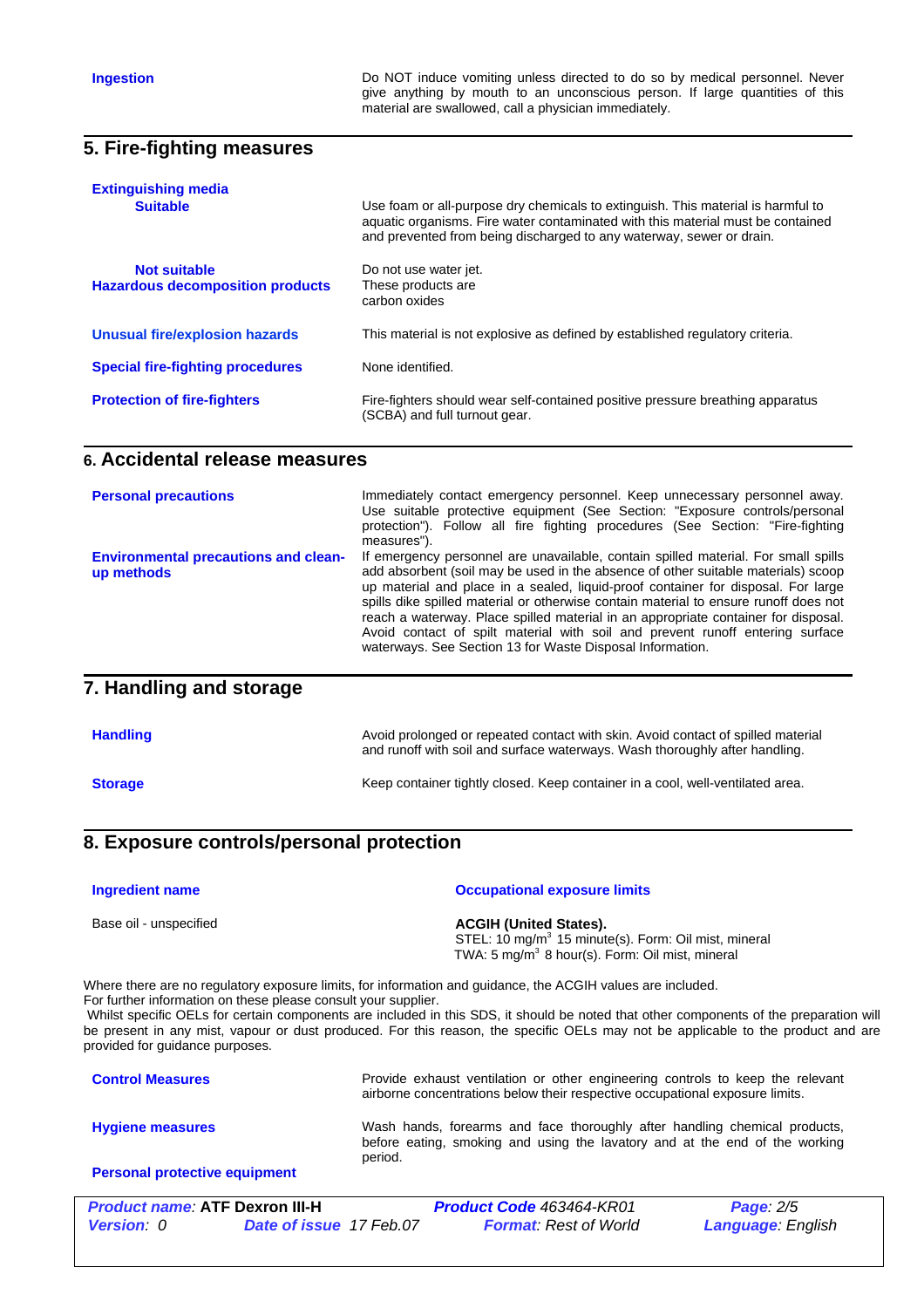| <b>Respiratory system</b> | None required; however, use of adequate ventilation is good industrial practice.                                                                                                                                                                                                                                                                                                                                                                                                                                                                                                                                                                                                                                                                                                                   |
|---------------------------|----------------------------------------------------------------------------------------------------------------------------------------------------------------------------------------------------------------------------------------------------------------------------------------------------------------------------------------------------------------------------------------------------------------------------------------------------------------------------------------------------------------------------------------------------------------------------------------------------------------------------------------------------------------------------------------------------------------------------------------------------------------------------------------------------|
| <b>Skin and body</b>      | Wear protective clothing if prolonged or repeated contact is likely.                                                                                                                                                                                                                                                                                                                                                                                                                                                                                                                                                                                                                                                                                                                               |
| <b>Hands</b>              | Wear protective gloves if prolonged or repeated contact is likely. Wear chemical<br>resistant gloves.<br>Recommended: nitrile gloves.<br>The correct choice of protective gloves depends upon the chemicals being<br>handled, the conditions of work and use, and the condition of the gloves (even the<br>best chemically resistant glove will break down after repeated chemical<br>exposures). Most gloves provide only a short time of protection before they must<br>be discarded and replaced. Because specific work environments and material<br>handling practices vary, safety procedures should be developed for each intended<br>application. Gloves should therefore be chosen in consultation with the<br>supplier/manufacturer and with a full assessment of the working conditions. |
| <b>Eyes</b>               | Safety glasses with side shields.                                                                                                                                                                                                                                                                                                                                                                                                                                                                                                                                                                                                                                                                                                                                                                  |

## **9. Physical and chemical properties**

| <b>Flash point</b><br><b>Viscosity Index</b><br><b>Colour</b><br><b>Odour</b><br><b>Physical state</b><br><b>Density</b> | 200 °C (Closed cup) Pensky-Martens.<br>186<br>Red.<br>Oily.<br>Liquid.<br>861 kg/m <sup>3</sup> (0.861 g/cm <sup>3</sup> ) at 15°C |  |  |
|--------------------------------------------------------------------------------------------------------------------------|------------------------------------------------------------------------------------------------------------------------------------|--|--|
| <b>Viscosity</b>                                                                                                         | Kinematic: $32.1$ mm <sup>2</sup> /s ( $32.1$ cSt) at $40^{\circ}$ C<br>Kinematic: 7.25mm <sup>2</sup> /s (7.25 cSt) at 100°C      |  |  |
| 10. Stability and reactivity                                                                                             |                                                                                                                                    |  |  |
| <b>Hazardous polymerisation</b>                                                                                          | Will not occur.                                                                                                                    |  |  |
| <b>Hazardous decomposition products</b>                                                                                  | These products are<br>carbon oxides                                                                                                |  |  |
| 11. Toxicological information                                                                                            |                                                                                                                                    |  |  |
| <b>Chronic toxicity</b><br><b>Carcinogenic effects</b>                                                                   | No component of this product at levels greater than 0.1% is identified as a                                                        |  |  |

# **12. Ecological information**

| <b>Environmental hazards</b> | Harmful to aquatic organisms, may cause long-term adverse effects in the aquatic |
|------------------------------|----------------------------------------------------------------------------------|
|                              | environment.                                                                     |

the European Commission (EC).

carcinogen by ACGIH, the International Agency for Research on Cancer (IARC) or

### **13. Disposal considerations**

| <b>Disposal Consideration /</b><br><b>Waste information</b> | Avoid contact of spilled material and runoff with soil and surface waterways. Consult<br>an environmental professional to determine if local, regional or national regulations<br>would classify spilled or contaminated materials as hazardous waste. Use only<br>approved transporters, recyclers, treatment, storage or disposal facilities. Dispose of<br>in accordance with all applicable local and national regulations. |
|-------------------------------------------------------------|---------------------------------------------------------------------------------------------------------------------------------------------------------------------------------------------------------------------------------------------------------------------------------------------------------------------------------------------------------------------------------------------------------------------------------|
| <b>Hazardous waste</b>                                      | The classification of the product may meet the criteria for a hazardous waste.                                                                                                                                                                                                                                                                                                                                                  |

| <b>Product name: ATF Dexron III-H</b> |                                | <b>Product Code 463464-KR01</b> | <b>Page: 3/5</b>         |
|---------------------------------------|--------------------------------|---------------------------------|--------------------------|
| <b>Version</b> 0                      | <b>Date of issue 17 Feb.07</b> | <b>Format:</b> Rest of World    | <b>Language: English</b> |